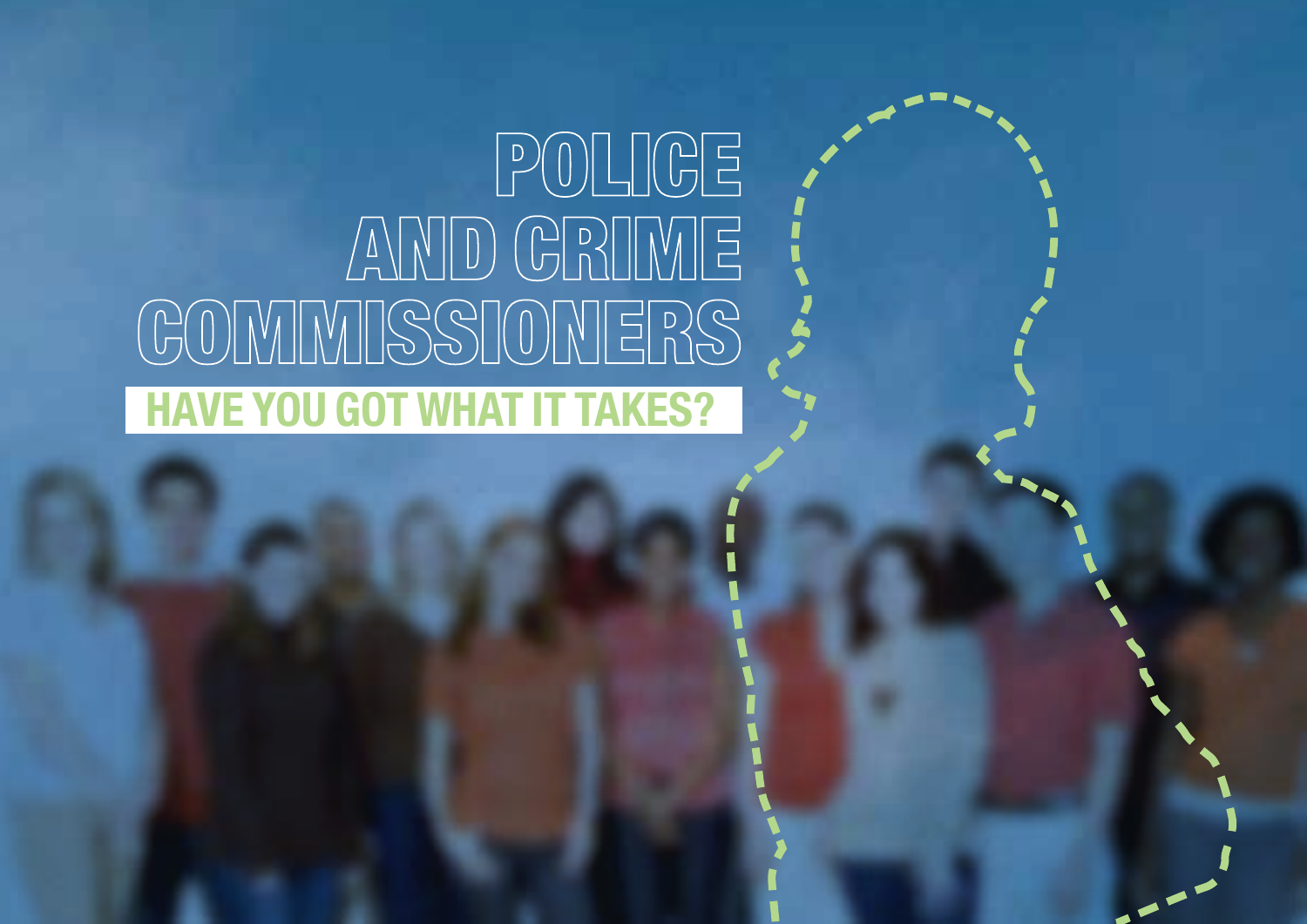# DO YOU HAVE WATH ANT INT TAKES TO...



- **Play a leading role in how crime is tackled in your area?**
- **Bring the voice of the people into policing and bring the community together to tackle crime?**
- **• Hold the Chief Constable and police force to account for reducing crime?**

## IF YOU ANSWERED YES, THEN READ ON…

Policing has always relied on the co-operation and consent of the people. That was true of Robert Peel's time – when the first public minded citizens formed themselves into groups to protect society – and it remains true today.

Police and Crime Commissioners (PCCs) will reinvigorate those democratic principles, ensuring that the public have an elected representative with a duty to the citizen and the welfare of the communities they represent.

The police provide a vital and impartial service to individuals, communities and society as a whole. Men and women of the police put their lives on

the line every day to protect life and property. As well as the many inspirational stories of bravery that make the headlines, thousands of dedicated professionals work hard every day to serve the public and cut crime.

### GREATER POLICE ACCOUNTABILITY

On 15 November 2012, for the first time ever, the public will elect a PCC who will be accountable for how crime is tackled in their police force area.

To provide stronger and more transparent accountability of the police, PCCs will be elected by the public to hold Chief Constables and their forces to account, effectively making the police answerable to the communities they serve. PCCs will be responsible for setting the police force's strategic priorities, cutting crime, appointing and, if necessary, dismissing the Chief Constable, and ensuring that policing is efficient and effective.

**The police are the public and the public are the police; the police being only members of the public who are paid to give full time attention to duties which are incumbent on every citizen in the interests of community welfare and existence.** 

*Sir Robert Peel, Home Secretary who laid the foundations of modern policing, 1829*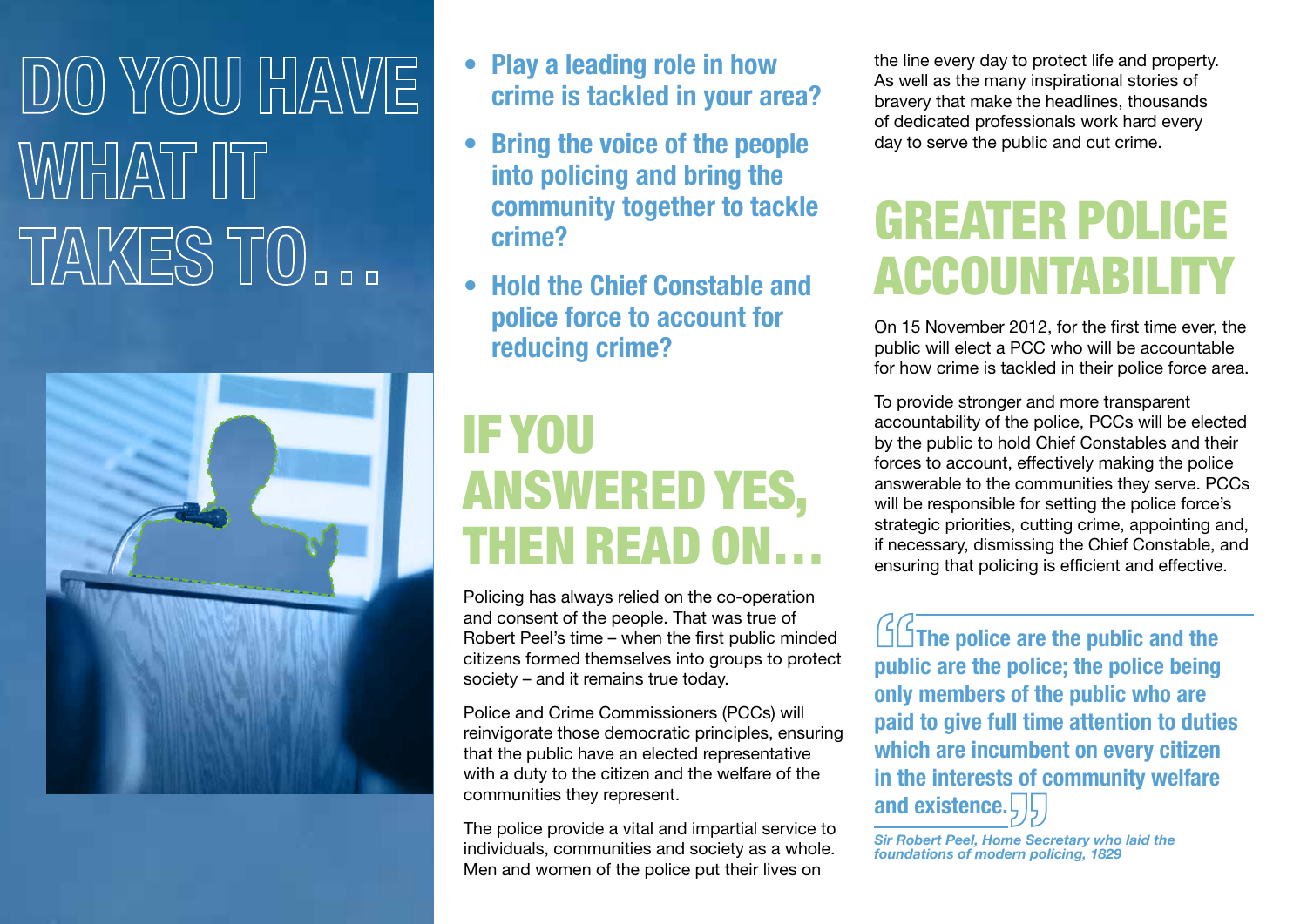

**I'd like to have a bit more of a say in how the police do things. I mean, they are more visible than they used to be, but I've never really been sure about how I can get involved.**

## IS THIS FOR ME?

The PCCs will be important figures in the communities they represent, but you don't have to be a politician to stand. In fact, you can be independent of political parties.

If you have a commitment to public service and the skills to be a good leader, then this could be right for you. You could have experience in the private, voluntary or public sector and come from any background.

Women, people from ethnic minorities and disabled people are under-represented in elected office. This is an opportunity for people from all walks of life to stand and make a difference. This is your chance to put yourself forward to help protect the public and help support the police to cut crime. This is your chance to stand for election as a PCC.

## CAN I STAND FOR ELECTION AS A PCC?

The duty of a PCC is to ensure that your police force is providing an efficient and effective service on behalf of the public. Anyone can stand for election to this post, as long as you meet the eligibility criteria.

Candidates must be:

- British, Commonwealth or EU citizens
- 18 or over
- resident in the police force area in which they wish to stand.

You cannot stand for election as a PCC if:

- vou have ever been convicted of an imprisonable offence
- • you are a public servant, including: civil servants, judges, police officers, members of the regular armed forces, employees of councils within the force area, employees of a police related agency, employees of other government agencies, politically restricted post-holders, members of police staff (including Police Community Support Officers) or members of a police authority.

Members of the House of Commons, the Scottish and European parliaments and the National Assembly for Wales may stand, but will need to resign their seats before being able to accept the post of PCC.

PCC elections will be held in all police force areas in England and Wales, except in London, where the City of London will continue to have a police authority and the Mayor of London will take on the powers of a PCC in relation to the Metropolitan Police.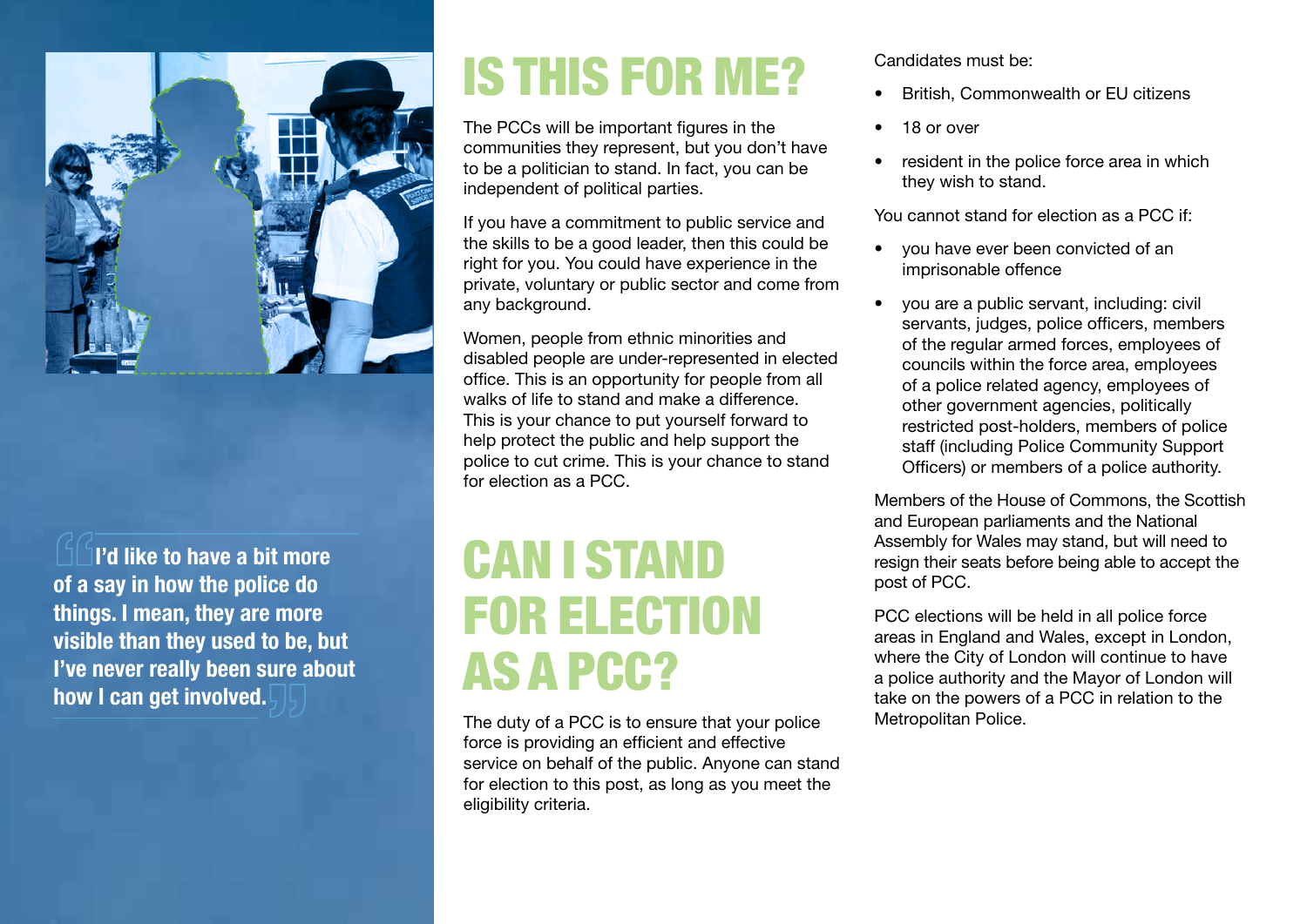

**By replacing invisible police authorities with directly elected police and crime commissioners, we can forge a direct link between the police and the public, ensuring that the public have a voice in setting police priorities and have the power to hold the police to account for keeping our streets safe and secure.**

*Prime Minister David Cameron* 

#### DELIVERING FOR THE PUBLIC

As a PCC your role will involve working with the public, the police and local partners to ensure effective policing, as well as contributing to national requirements.

| <b>Setting the strategic</b><br>direction and accountability<br>for policing                     | Being accountable to the electorate.                                                                                                                                                                           |
|--------------------------------------------------------------------------------------------------|----------------------------------------------------------------------------------------------------------------------------------------------------------------------------------------------------------------|
|                                                                                                  | Setting strategic policing priorities.                                                                                                                                                                         |
|                                                                                                  | Holding the force to account through the Chief Constable, and consulting<br>and involving the public.                                                                                                          |
| <b>Working with partners to</b><br>prevent and tackle crime                                      | Ensuring that the police respond effectively to public concerns and threats<br>to public safety.                                                                                                               |
|                                                                                                  | Promoting and enabling joined-up working on community safety.                                                                                                                                                  |
|                                                                                                  | Increasing public confidence in how crime is cut and policing delivered.                                                                                                                                       |
| <b>Invoking the voice of the</b><br>public, the vulnerable<br>and victims                        | Ensuring that public priorities are acted upon and that the most vulnerable<br>individuals are not overlooked. Complying with the general equality duty<br>under the Equality Act 2010.                        |
| <b>Contributing to resourcing</b><br>of policing response<br>to regional and<br>national threats | Ensuring an effective policing contribution, alongside other partners, to<br>national arrangements to protect the public from other cross-boundary<br>threats in line with the Strategic Policing Requirement. |
| <b>Ensuring value for money</b>                                                                  | Being responsible for the distribution of policing grants from central<br>government and setting the police precept raised through Council Tax.                                                                |
|                                                                                                  | Commissioning services from partners that will contribute to cutting crime.                                                                                                                                    |
|                                                                                                  |                                                                                                                                                                                                                |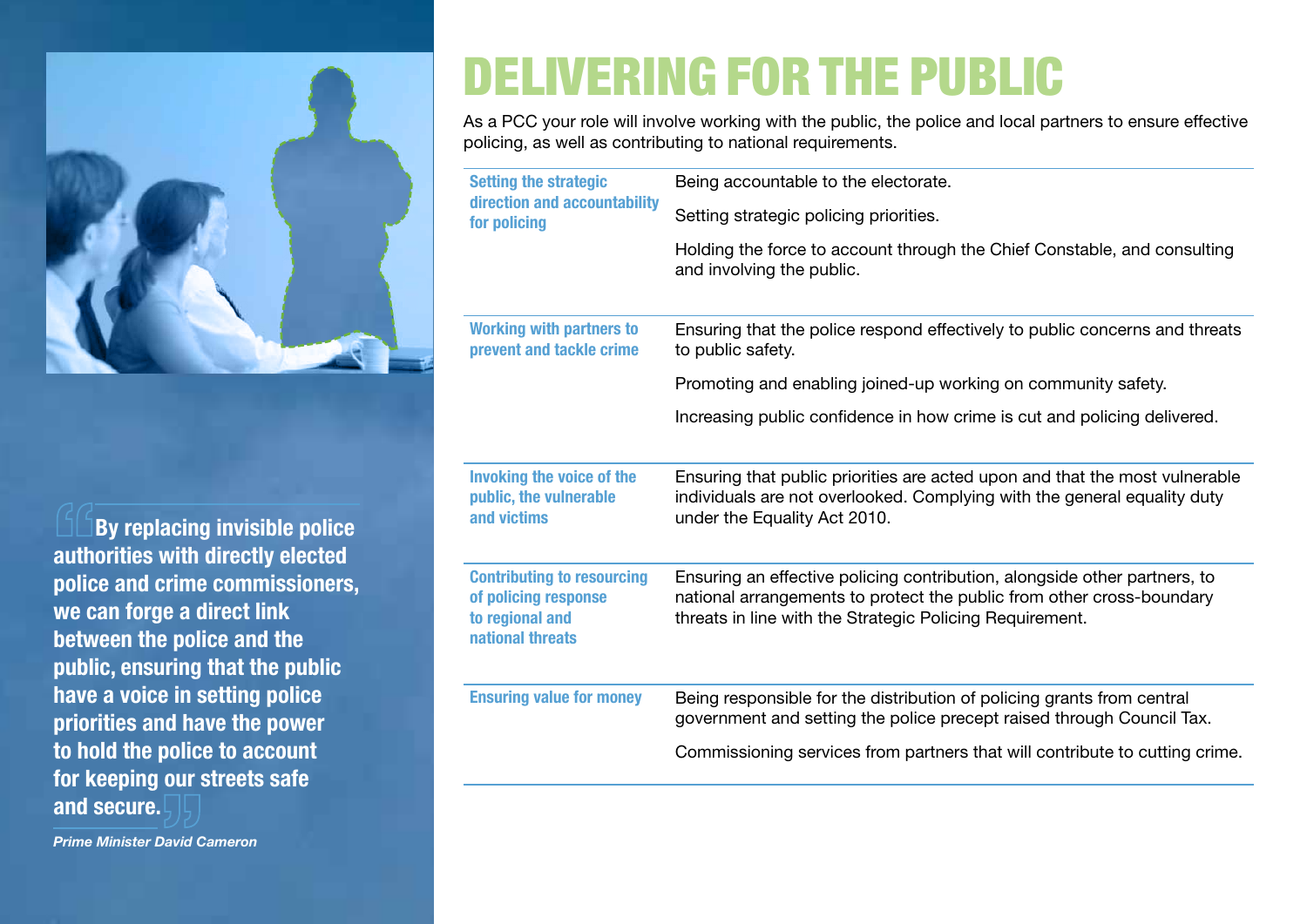

**You hear about the police smashing international drug rings. It's stuff like that which stops it getting to our streets. I've never really thought of it but I suppose you need them out there doing the big things because at the end of the day it helps keep us all safer.**

## LOCAL POLICING

You will be required to set a Police and Crime Plan in close consultation with your Chief Constable that sets out the priorities for your police force and how they will be delivered. As well as listening to people's views, you must ensure that the public understand how their area is being policed. This means publishing information clearly, reporting progress regularly and helping the public to hold you and the police force to account. The more informed the public feel, the more interest they will take in policing work.

#### NATIONAL POLICING

As well as ensuring that the Chief Constable responds to local priorities, you will also need to help contribute to dealing with threats which require a national policing response. It is vital that you work with other forces on national policing issues – including work on counter-terrorism and organised crime, as required by the Home Secretary.

## POLICE FUNDING

As a PCC, you will be responsible for all police funding, including central government funding and the police precept component of Council Tax. You will decide the budget, allocate funding and assets to the Chief Constable and set the level of precept from Council Tax for the police force area. Budgets vary according to the size of the force but they will involve tens, and in some case hundreds of millions, of pounds.

#### THE TEAM

You will need to appoint a chief executive, who will employ administrative staff and will have a monitoring role to ensure that standards are upheld. You will also appoint a chief finance officer to advise on financial matters and the impact of spending decisions.

You will have the power to appoint or dismiss the Chief Constable with agreement, but the Chief Constable will continue to appoint all police officers. Police forces range from a few thousand up to around 10,000 people.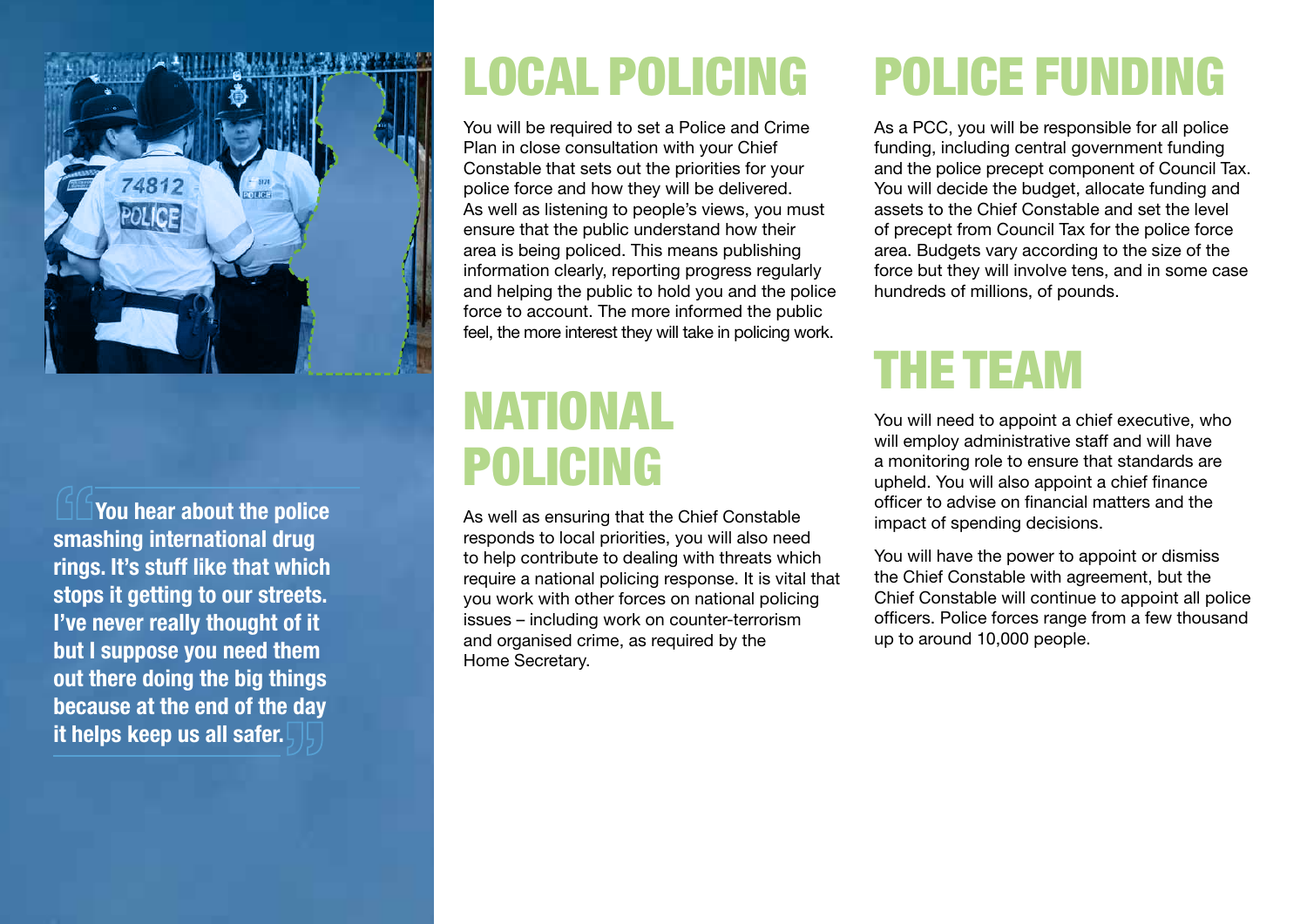

**The police deal with a range of duties, from simply walking down my high street, to people who are drunk creating loads of trouble, and even terrorist threats… I hope that if I need them they'll be there for me.**

### INDEPENDENCE OF THE POLICE

Chief Constables will remain accountable to the law for the exercise of police powers. They will be accountable to you for the delivery of efficient and effective policing, management of resources and expenditure, and ultimately the delivery of policing in your area.

While the Chief Constable, their constables and staff will be operationally independent, you will be able to require a report from the Chief Constable at any time about the execution of their functions.

#### WORKING IN PARTNERSHIP

A huge role like this cannot be done in isolation. Partners from across the community safety and criminal justice sectors will play a vital part. You will need to work with the right organisations to deliver against your Police and Crime Plan. There will be a reciprocal duty on you and relevant local agencies (including local authorities, the fire service, probation and health) to co-operate. You will be able to bring together Community Safety Partnerships to discuss key issues and require reports from partnerships if you have a significant concern. You will need to reach

agreements with a range of public, private and voluntary partners working in criminal justice, community safety and public protection. This could be done using a mix of grants, contracts or other forms of commissioning.

### **SCRUTINY AND** ACCOUNTABILITY

Being directly elected by the public means that you will be held to account on election day. Police and Crime Panels are being set up in each force area to help ensure that local authorities support you. They will also be scrutinising your work on behalf of the public on a regular basis. They will help to ensure transparency. You will need to discuss your plans with them and take their views into account.

Her Majesty's Inspectorate of Constabulary will also have the power to inspect forces and report back to the public with objective and robust information on which to make informed judgements about the effectiveness of the force and your work as the PCC.